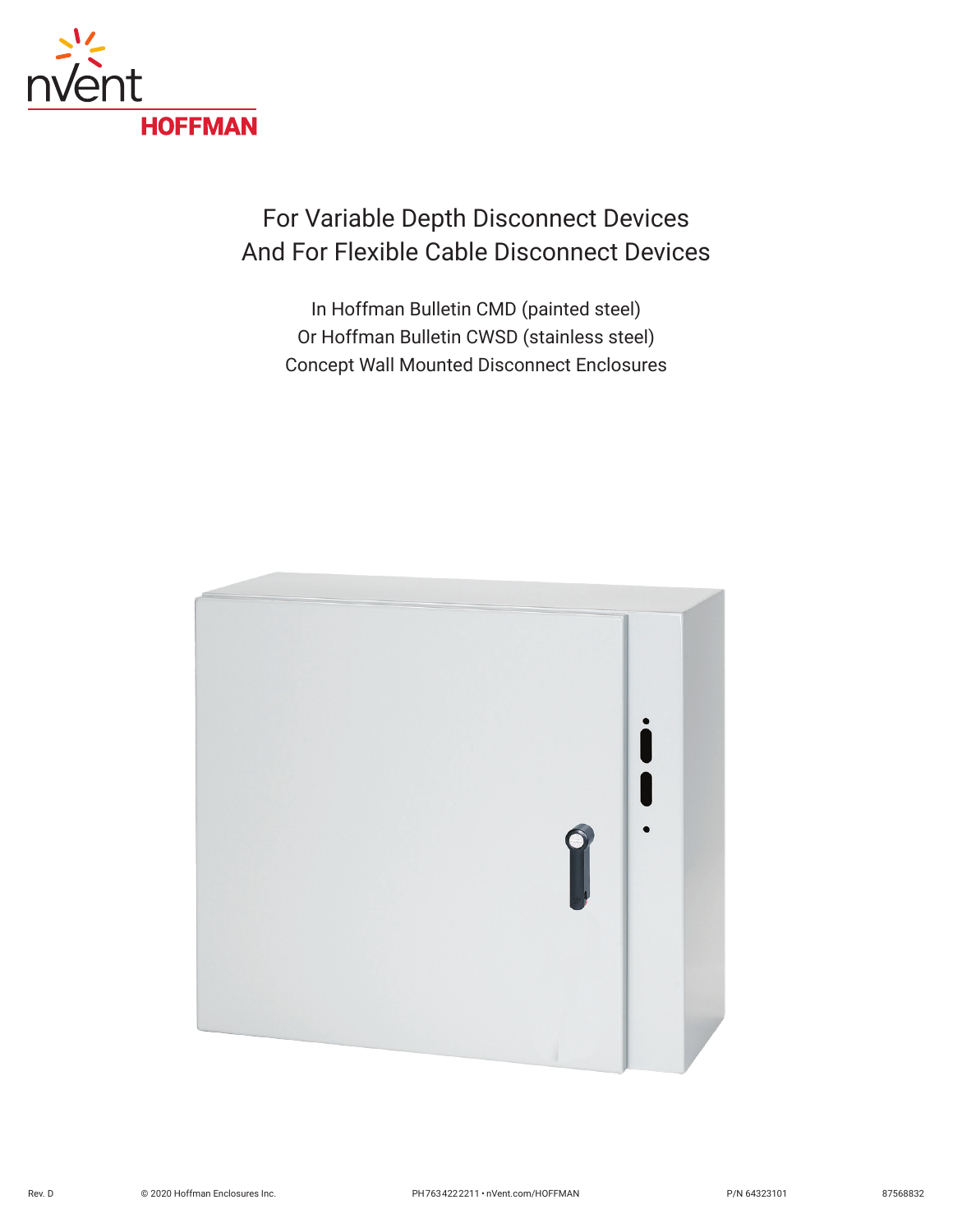# WARNING

The functions, fits, and clearances of the installation described hereon are calculated from information supplied by the manufactures of the equipment to be installed. Be certain to check the function, fits, and clearances of all equipment both before and after installation to assure that it operates properly and safely and meets all applicable codes, standards, and regulations.

In the event the completed installation does not function properly or fails to meet any such codes, standards, or regulations, do not attempt to make alterations or operate the equipment. Report such facts immediately to:

> Hoffman Customer Service 2100 Hoffman Way Anoka, MN 55303 763 422 2211 http://hoffman.nvent.com/contact-us

### **NOTICE**

To maintain the environmental rating of this enclosure: install in any opening, only listed or recognized disconnect devices, external mounting feet, or conduit hubs that have the same environmental rating as the enclosure. Install in compliance with the installation instructions of the device.

#### **INSTALLATION STEPS**

**Step 1** − Drill mounting panel per manufacturer's instructions for disconnect device.

**Step 2** − Install operating handle on enclosure flange in holes provided. Follow disconnect manufacturer's instructions.

**Step 3** − Install disconnect device on panel. Follow disconnect manufacturer's instructions for installation and adjustment.

**Step 4** − See figures 1-2 to install Concept padlocking door handle on the outside of the door. See figures 4-7.

**Step 5** − The nVent HOFFMAN installed door catch and door catch bracket feature vertical adjustment and two horizontal mounting positions. In some cases, it may be necessary to use the handle manufacture's supplied door catch.

See disconnect manufacturer's instructions regarding how to adjust door catch and interlock bracket to properly interlock with the disconnect operating handle.

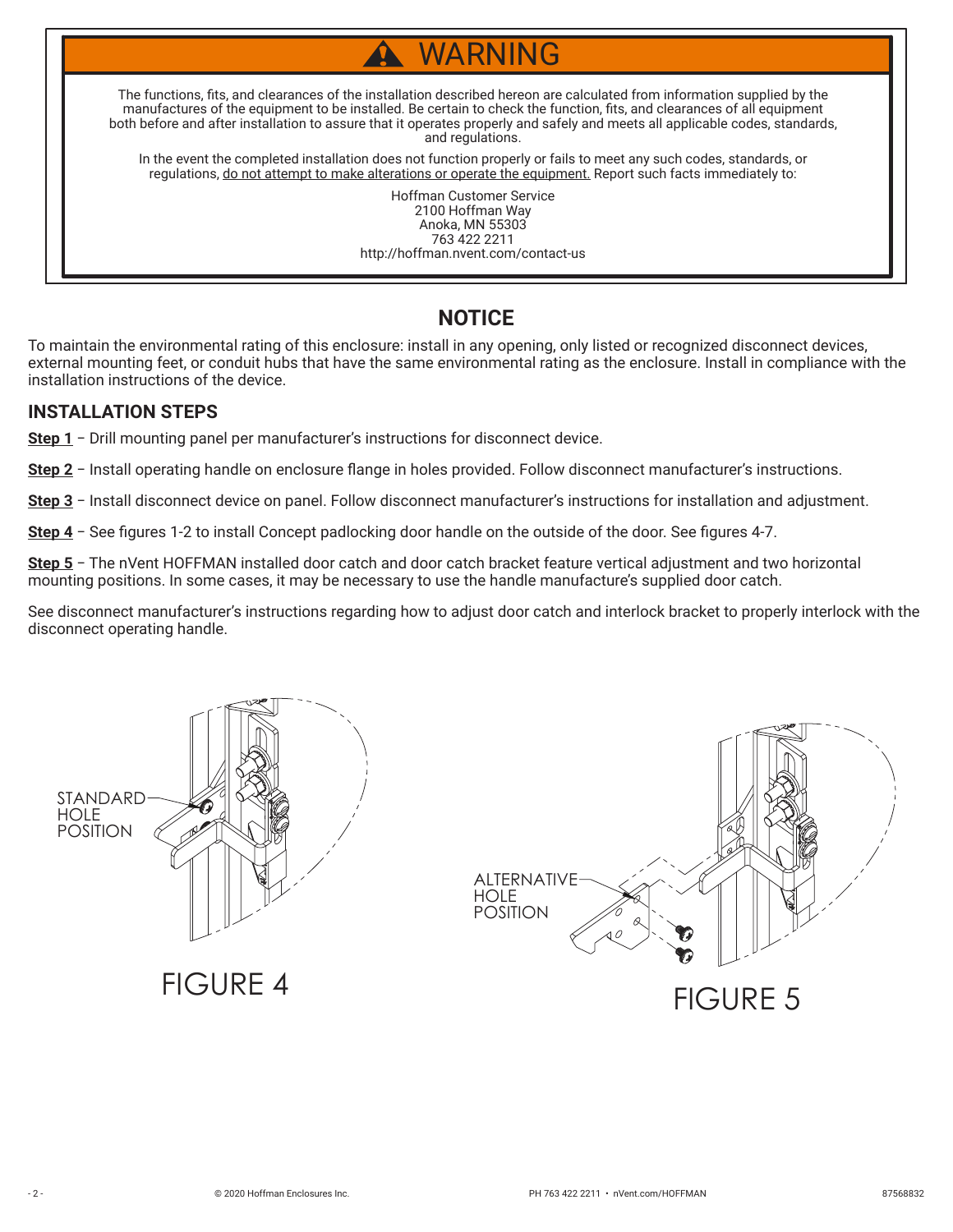

#### **PADLOCKING HANDLE INSTALLATION (handle provided with enclosure)**

#### **INSTALLATION STEPS**

**Step 1** − Remove M6 screw fastening insert to latch assembly.

**Step 2** − Remove latch, insert, o−ring, and wave washer from latch housing. Apply superlube (p/n 99411823) to handle and latch in the locations shown.

**Step 3** − Assemble handle to latch housing as shown in figure 2.

**Step 4** − Re−install M6 screw to handle nose and torque to 38 in−lbs (4.3 Nm).